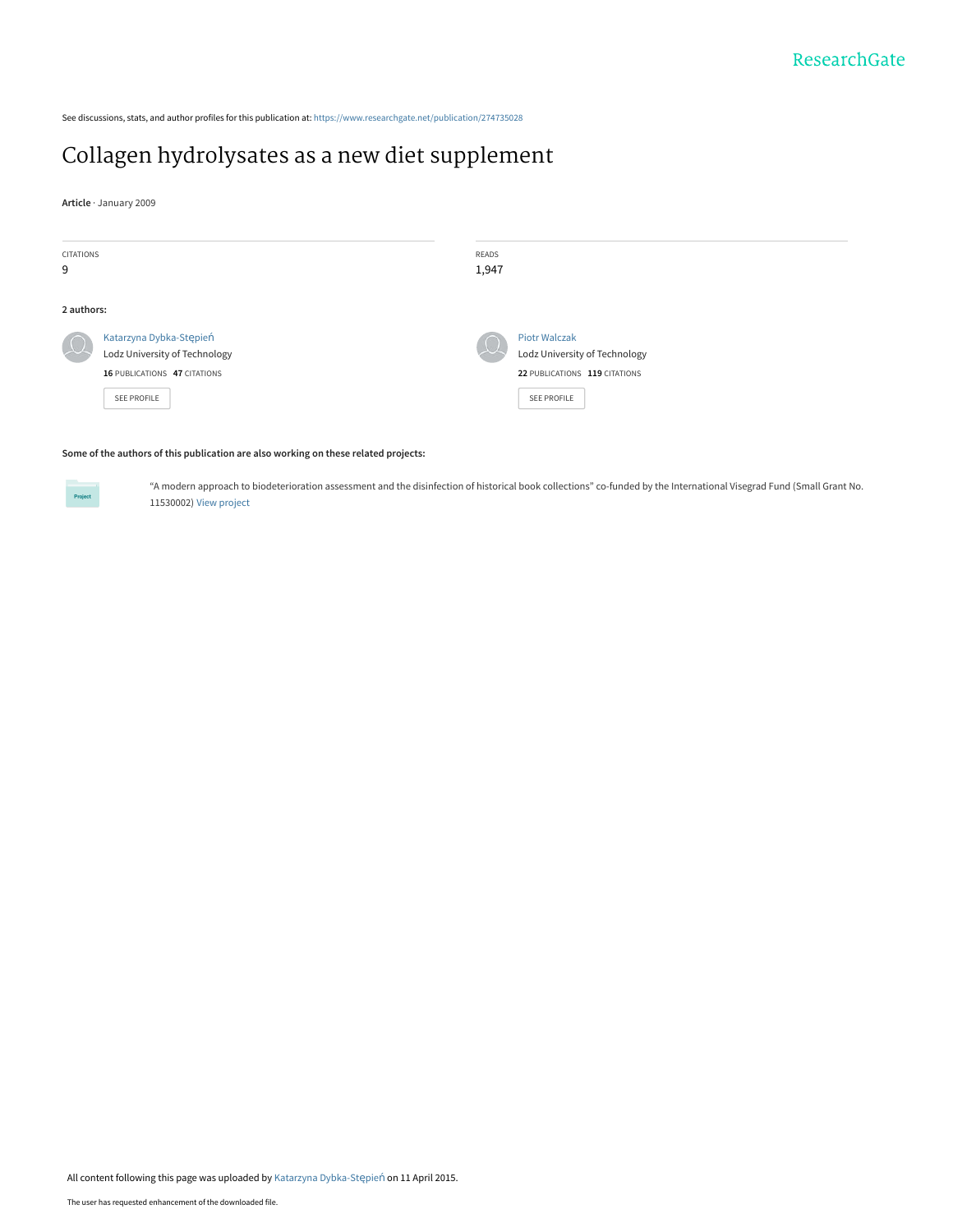SCIENTIFIC BULLETIN OF THE TECHNICAL UNIVERSITY OF LODZ

No. 1058 Food Chemistry and Biotechnology, Vol. 73 2009

**KATARZYNA DYBKA PIOTR WALCZAK Institute of Fermentation Technology and Microbiology Technical University of Lodz**

## **COLLAGEN HYDROLYSATES AS A NEW DIET SUPPLEMENT**

#### **Review: Professor Marianna Turkiewicz, Ph.D., D.Sc**

*Paper reviews literature data connected with properties of collagen hydrolysates applied as diet supplements. Biological and health promoting activity of collagen derived peptides has been well documented in many studies, especially for the therapeutical treatment of bones and joints diseases as well as for the improvement of skin, hair and nails conditon. High tolerance of patients for long-term ingested collagen hydrolysates make them attractive for use as health promoting diet supplement.*

## **1. Introduction**

Modern lifestyle characterized with permanent lack of time results in consumption of a highly processed food which does not have any beneficial effect on our health. Inbalanced and incomplete diets can be a reason of many diet depended diseases. If we care about healthy lifestyle, we have to include nutrient-rich food to our normal diet. Diet supplements are such kind of health beneficial substances which contain concentrated source of nutrients or other components causing positive physiological effects. Diet supplements are produced in the form of powder, capsules, powder in sachets, liquid in bottles with droppers or in other forms suitable for proper dosage. It is well recognized that diet supplements are not medicines and their use is not regulated by the pharmaceutical law [25].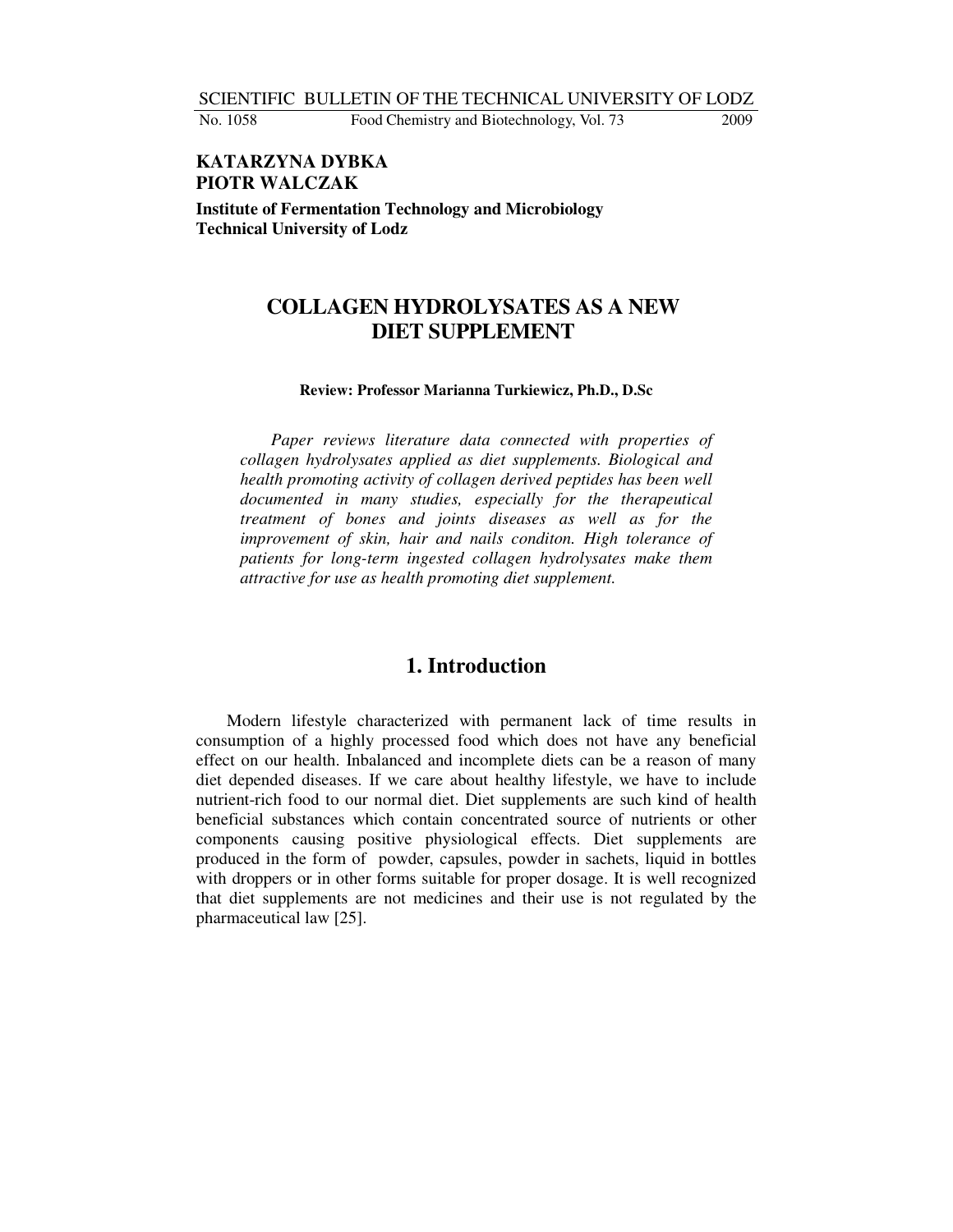#### **2. Collagens characteristic**

Collagen proteins are the most abundant in the human and animal body. They are the major proteins of connective tissue, skin, tendons, cartilage, ligaments, cornea, teeth, nails and hair [8]. Proteins of collagen family represent a group of varied extracellular matrix molecules linked by the occurrence of the collagen triple-helical domain as a common structural element [5]. In vertebrates organisms, at least 27 types of collagen with 42 distinct polypeptide chains has been reported [19]. According to similarieties in their structure and supramolecular organization, they are classified into fibril-forming, fibrilassociated collagens with interruptions in triple helix (FACITs), network-forming collagens, anchoring fibrils or transmembrane collagens [22]. The different collagen types are characterized by considerable complexity and diversity in their structure, their splice variants, the presence of additional, non-helical domains and their function. All members of the collagen family have one characteristic feature – a right-handed triple helix composed of  $\alpha$ -chains (Fig. 1). Triple-helix can be formed by three identical  $\alpha$  chains (homotrimers) as in types II, III, VII, VIII, X, XIII, XV, XVII, XXIII, XXV collagen and by two or three different chains (heterotrimers) as in types I, IV, V, VI, IX, and XI collagen [19, 22]. Each of the three collagen  $\alpha$ -chains coils into a left-handed helix which assemble to rope-like figure bordered by the C- and N-propeptides [8].



**Fig. 1.** Molecular structure of fibrillar collagens

Collagens consist of a high amount of glycine (about 33% amino acid residues), proline (12-14%), 4-hydroksyproline (<14%) and 4-hydroksylysine (1.5%) [17]. Tryptophan and cysteine were not noticed [21]. Collagens are known to share a repeating pattern Gly-X-Y in which the X and Y positions are frequently occupied by proline (Pro) and 4-hydroksyproline (Hyp) residues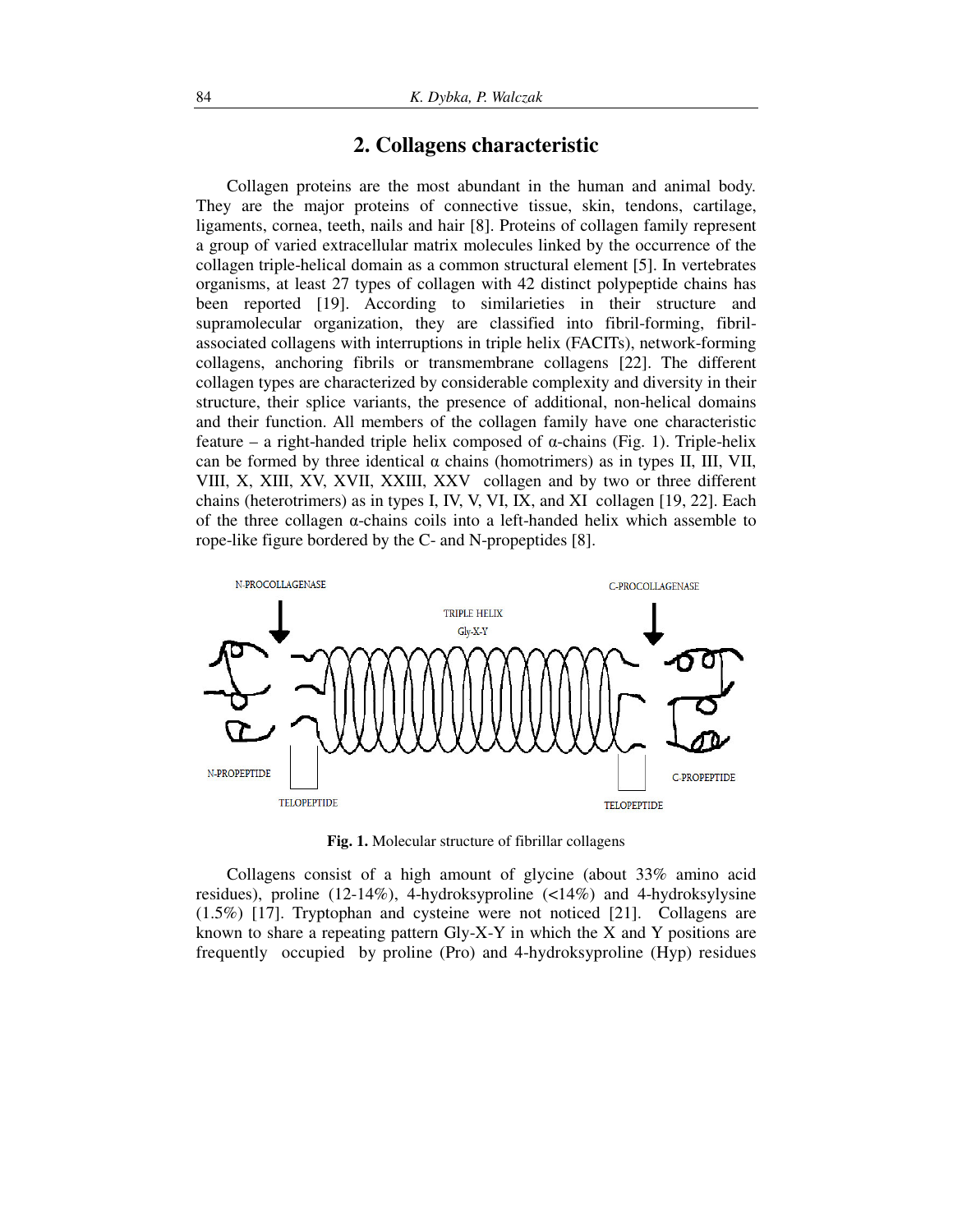[2, 7, 17]. Research have reported that the content of Hyp plays an especially important role in stabilizing the triple-helical conformation in collagen and in peptides with collagen-like domains [2, 4]. Hydroksyproline residues stabilize triple helical conformation by sharing direct hydrogen bonds[2]. The most common motif in fibril-forming collagens is repeating sequence Gly-X-Y resulting in triple helical domains of 300 nm in length which corresponds to about 1000 amino acids [8]. The three residues in the repeating triplet occupy distinct positions within the supercoiled helix. The central possition of Gly residues makes this residue not suitable for interacting with other residues. Interactions caused by proximity between neighboring chain are related with less solvent accessibility of Y position residues. In contrast to Gly and Y positions in triplet motif, the greatest exposure for interactions, shows the X position [5]. Bella et al. [2] suggested that the water molecules aggregate as a shell to the carbonyl and hydroxyprolyl groups resulting diverse conformation with a specific motifs of water bridges bonding oxygen atoms within a single chain or between different chains of triple helix.

## **3. Biosynthesis and degradation of collagen**

Permanent collagens exchange processes in our body takes place during the whole human life. Old fibrils are replace by new one all the time. When we are young, collagen production and degradation are in dynamic balance, but during maturation of tissues, degradation is being more intenssive. UV radiation, smoking cigarettes, stress and unhealthy diet lead to the degradation of natural collagen structure and to earlier senility.

#### **3.1. Biosynthesis of collagens**

The biosynthesis of fibril-forming collagen is a multisteps and complicated process which takes place in intracellular and extracellular spaces. It begins with transcription of the genes and ends with assemble of a triple helix collagen fibrils into fibers with their final distinctive functions in tissues (Fig. 2). Cell type, growth factors and cytokines are considered as particularly agents in the system of transcriptional regulation during collagen biosynthesis. It is well konown that the major group of collagen genes assemble into a complex of 3 to 117 exons and introns, characterised with more than 50 exons encoding the mRNAs of fibrillar collagens. It was reported that other mRNA species could be found. They are related with mulitple initiation sites of transcription or alternative splicing of exons. The process of mRNA translation into synthesized polypeptide chains (preprocollagen) takes part in membrane-bound ribosomes.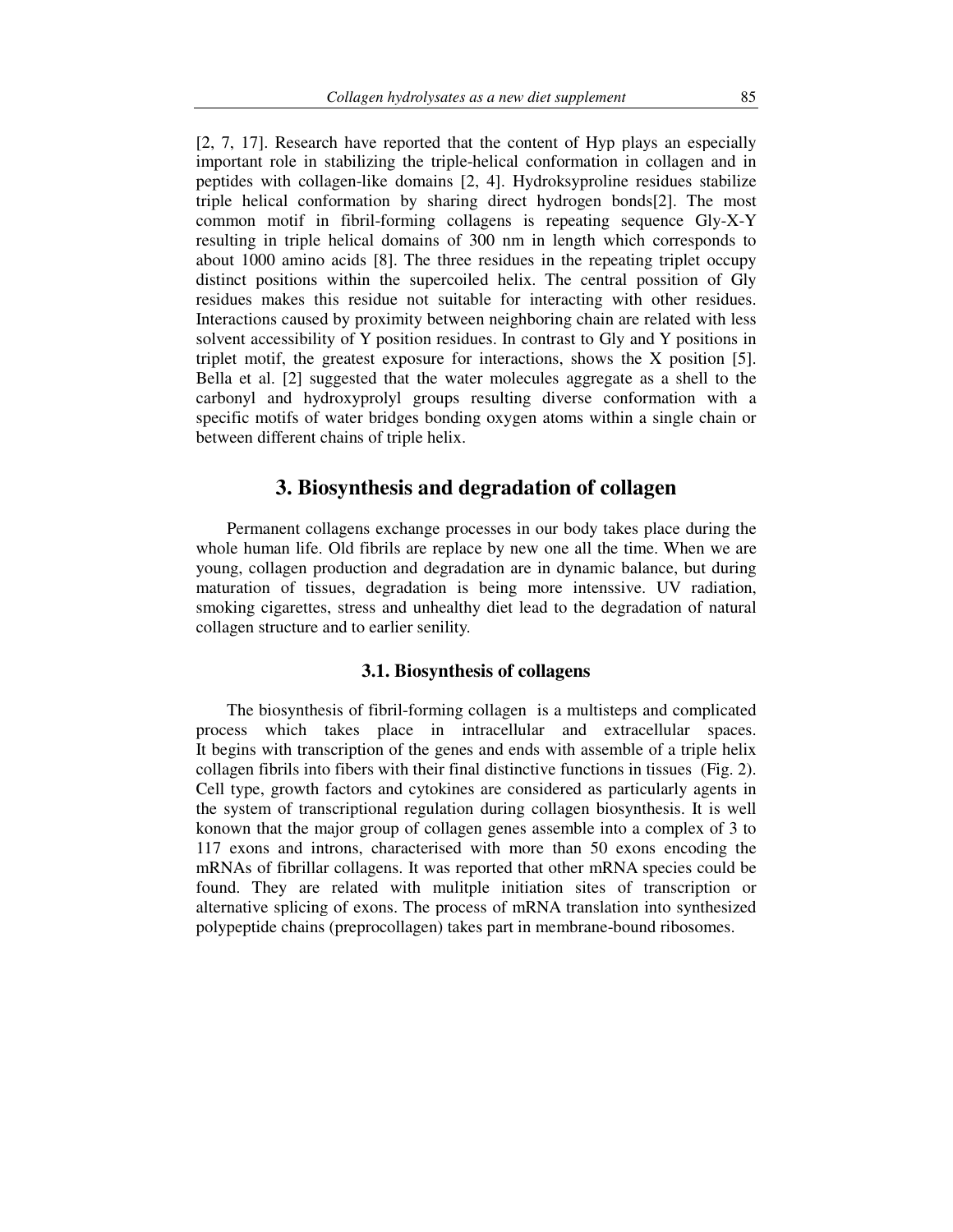

**Fig. 2.** The main steps in biosynthesis of fibril-forming collagens

In the endoplasmic reticulum preprocollagen is involved in several posttranslational modifications. Three vitamin C-depended enzymes, prolyl 3-hydroxylase, prolyl 4-hydroxylase and lysyl hydroxylase catalyze hydroxylation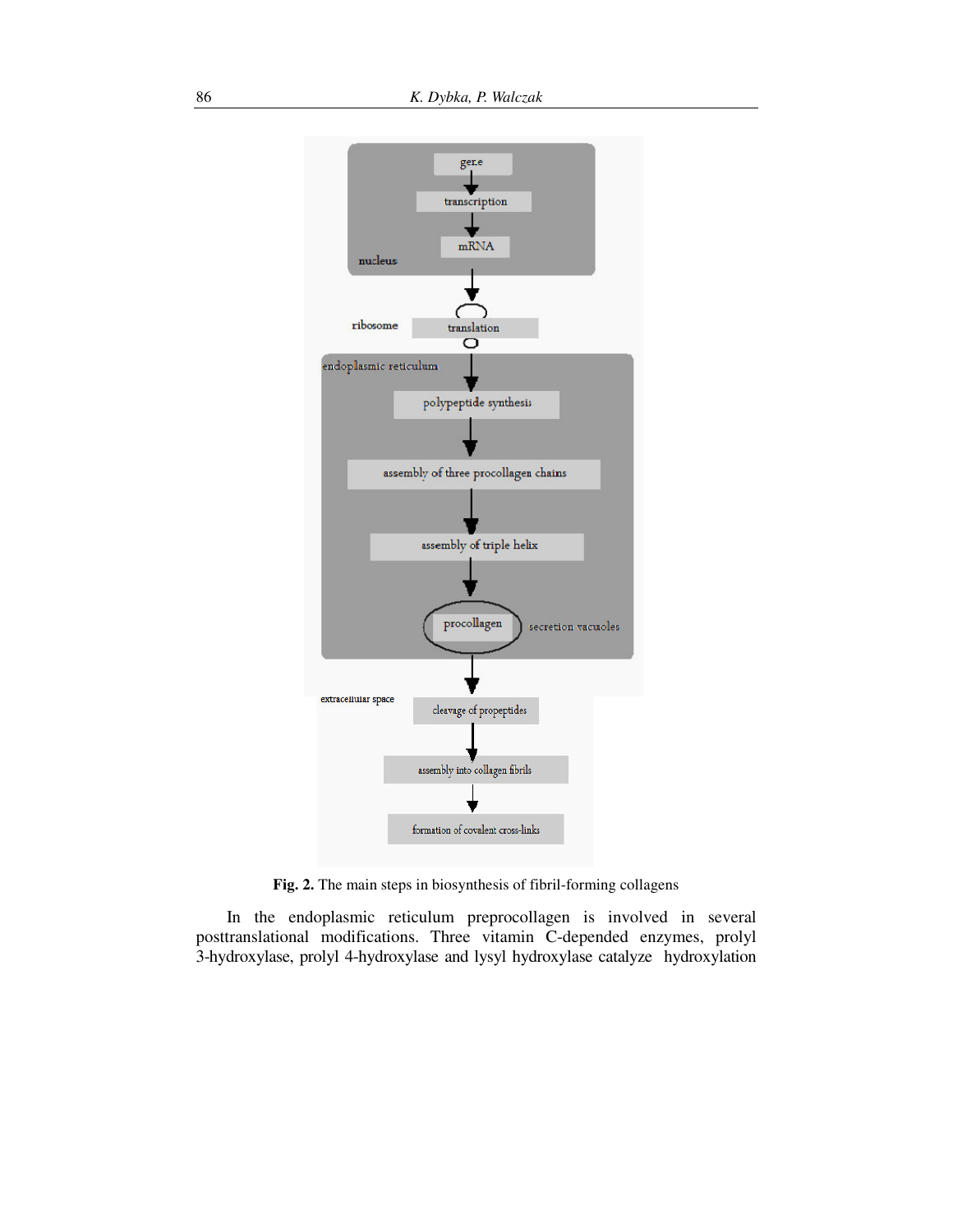of proline and lysine residues. Presence of 4-hydroxyproline is critical for hydrogen bonding within molecule [8, 19]. Hydroksylysine residues are recognized as bonding agents within fibril chains. The 3-hydroxyproline function has not been reported, yet. Other action is glycosylation of some of hydroksylysine residues and asparagine residues in C and/or N propeptides. After the association of C propeptides and formation of disulfide bonds, three  $\alpha$  chains form molecule called procollagen, this precursor of collagen is secreted and released into the extracellular space in transport vesicles of Golgi apparatus.

Then procollagen trimers are processed in different ways which depend on the collagen type. The C-propeptides and N-propeptides are removed by specific metalloproteases. Following the procollegen modifications, the tropocollagen fibrils are assembled. It was found that some of fibril-forming collagens (e.g. I, II, III, V, XI) associate spontaneously into fibrillar structures during in vitro test. It has been compared to the crystalization process. Several models described selfassembly structure encoded in collagens and formation mechanism of periodic fibrils. Fully formed fibers are stabilized by hydrophobic and electrostatic interactions between collagen monomers and covalent cross-links joining differently orientated fibrils in tissues [8, 28].

#### **3.2. Degradation of collagen**

Collagen is a very stable protein in normal healthy conditions. Collagen degradation may proceed in different ways, but generally it is belived that there are two possibilities − intracellular and extracellular. The main cause of intercellular degradation process are proteolytic enzymes, particularlly cathepsins. Cathepsins are various proteolytic enzymes found in animal tissue that catalyze the hydrolysis of proteins into polypeptides in acid environment. In the extracellular way there are several stages including depolymerisation which effects with deterioration of molecular structures; activity of collagen-specific enzymes − tissue collagenases; heat-disintegration at body temperature of products of collagenases degradation, which lose triple helices structure and become available for non specific proteinases. Collagenases can be synthesized by many cells of human body (e.g. fibroblasts, neutrophils, and tumor cells [28].

### **4. Collagen hydrolysates production**

The main source of collagen peptides are bovine hide, bone, pigskin or fishbones and fish skin. Marine sources are an alternative to bovine or porcine and they are not associated with the prions related to risk of Bovine Spongiform Encefalopathy (BSE) [12]. Collagen hydrolysates are manufactured in controlled hydrolysis process to obtain soluble peptides. The raw material is washed,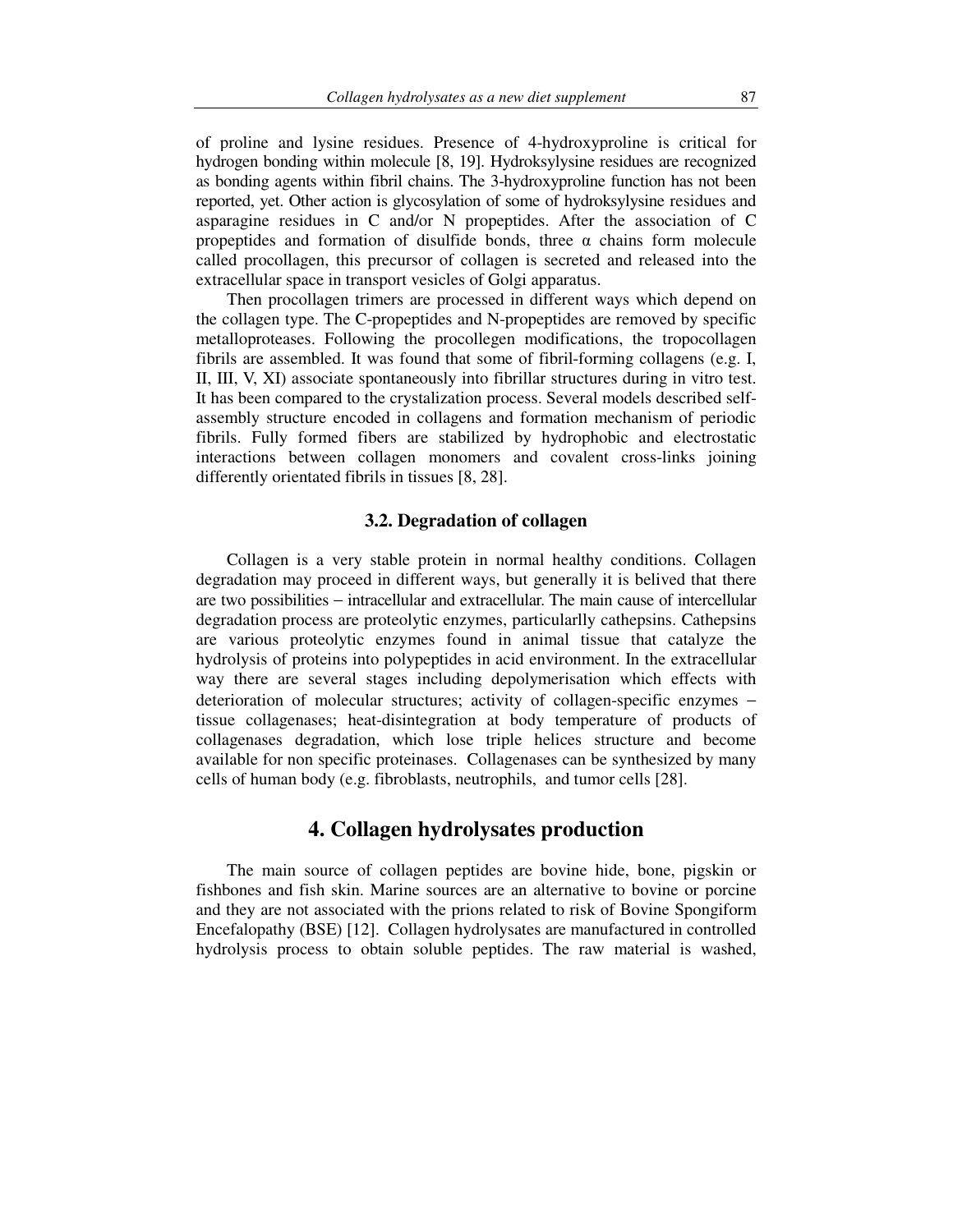homogenized and demineralized with diluted mineral acid or alkaline. The raw material is extracted in several stages with warm water. Further enzymatic degradation of gelatin results in a final product which is collagen hydrolysate [18, 24, 26]. Clemente [6] has presented enzymatic hydrolysis as the most appropriate method for preparation of tailor-made peptides. Collagen hydrolysates vary from each other with respect of peptides molecular weight, mostly their molecular weight range from 2 to 6 kDa [18, 26]. Its molecular weight is less than the average molecular weight of peptones. After purification, the product is concentrated and dried. The most common post-dried procedures are related to the control of molecular size and the elimination or reduction of bitterness in the resulting hydrolysates. The most efficient procedure to remove residual high-molecular weight peptides and proteins or to reduce the antigen content of hypoallergenic formulas, is ultrafiltration [6].

Several analysis may be done for the quality control of these products: the osmolarity, analysis of the hydrolysis degree, the molecular weight distribution, the total nitrogen, amino acid composition and the presence of toxic compounds (e.g. biogenic amines or pathogens). Protein hydrolysate qualitative analysis use different techniques based on spectrophotometric, chromatographic and electrophoretic methods (UV-spectrophotometry, HPLC, SDS-PAGE) [23].

### **5. Properties and applications of collagen hydrolysates**

Gelatin and collagen hydrolysates have been reported to have beneficial biological functions. Hydrolyzed gelatin products have been designated as generally recognized as safe (GRAS) food products or food additives by the Food and Drug Administration (FDA) [1, 18]. Despite the fact that collagen hydrolysate has been generally regarded as having a low biological value, because it does not contain all of the essential amino acids, its a reputable nutritional component often used to supplement other proteins because of its superb digestibility and high consumer tolerance [26].

#### **5.1. Beneficial role of collagen hydrolysate in health**

According to the opinion of many researchers, beneficial effects of oral administration of collagen hydrolysates results of crossing the intestinal barrier, by a dietary bioactive peptides, which reach the blood circulation and become available for metabolic processes [26]. Collagen hydrolysates are used in medical applications, such as high-energy supplements, geriatric products and enteric, therapeutic or weight-control diets. Applification of protein hydrolysates in treatment of patients with specific disorders of digestion, absorption and amino acid metabolism. Tests also included clinical cure of patients with malnutrition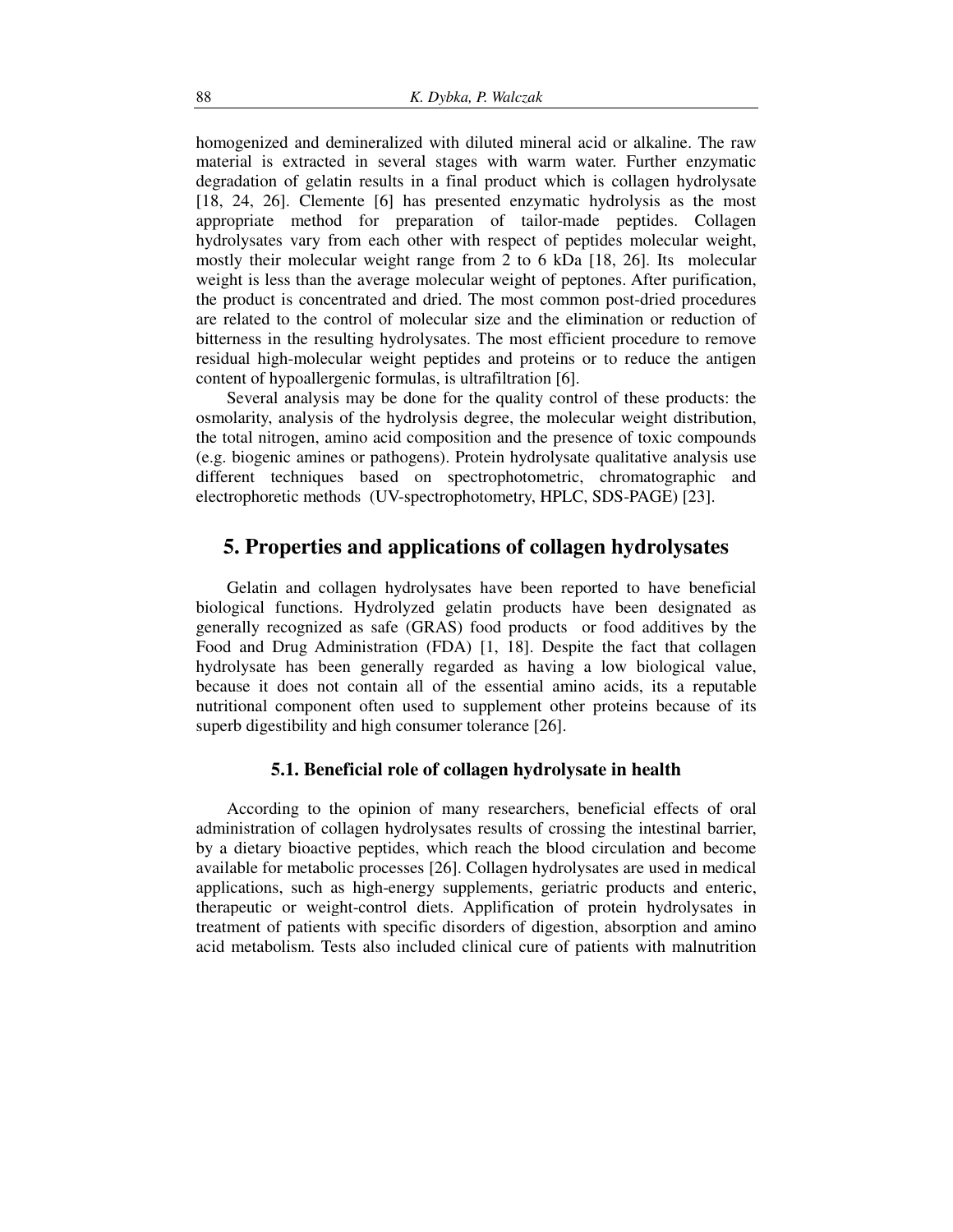attached with trauma, burns, cancer and hepatic encephalopaties [6]. Collagen hydrolysates are good source of amino acids for people suffering from anorexia, anaemia and for vegetarians (because of absence of meat in their diet). Diet supplements conataining collagen hydrolysates are considered as improvement agents in tendon or joint regeneration in physically active athlets with activityrelated joint pain [18, 26].

Orally consumed collagen hydrolysate has been shown to be absorbed intestinally and to accumulate in cartilage. Speciffically, collagen hydrolysate ingestion stimulates a significant increase in the synthesis of extracellular matrix macromolecules by chondrocytes [3]. According to medical data clinical investigations suggest that ingestion of collagen hydrolysates reduces pain in patients suffering from osteoarthritis and osteoporosis. It is considered that about 15% of world population suffer from joint pain-related diseases. In Poland an increasing problem become joint-related diseases connectet with other high risk disorders agents which are abundant. Increasing risks agents are senility (over 50% of elderly people suffer from rheumatism), gender (a high amount of patients are women, particularlly after menopause), body weight (huge body weight is a reason of joint overload and results in joint pain), constantly excessive sport activity, joint injury (e.g. dislocations), metabolic diseases (e.g. diabetes) [24]. Collagen hydrolysates are involved in cartilage matrix synthesis [26]. Over almost two decades scientists have studied a relationships between therapeutic trials in joint diseases and collagen, gelatin or collagen hydrolysates. In numerous studies researchers accepted dose of 10 g of collagen hydrolysates daily as a safe and well tolerated by patients. Additionaly clinical tests have proved that this level of daily ingested proteins can reduce the pain in comparison with placebo group patients [18].

Several scientific reports have presented good bioavailability of hydrolyzed collagen, after oral administration by animals and human beings. Oesser et al. [20] discovered that about 95% of orally applied collagen hydrolysate was absorbed within the first 12 h. Wu et al. [26] described the high safety of eating collagen hydrolysates in an animal model (1.66 g/kg of body weight per day). Studies related with preparations consisting gelatin derivated peptides showed good tolerance and little side effects including a sensation of unpleasant taste, a feeling of heaviness in the stomach, and a bloated feeling or pyrosis after oral administration [20].

According to opinion of Zague [26] some studies described chemotactic activity of short peptides (Pro-Hyp and Pro-Hyp-Gly) to human fibroblast, peripheral blood neutrophils and monocytes in the cell culture. Collagendegradation peptides might attract these cells and result in repair of damaged tissue. It is believed that collagen hydrolysates can not be absorbed from skin and the basis of the skin effectiveness of collagen hydrolysate depends on a gradual improvement of water absorption to skin as a result of possitive effect of the oral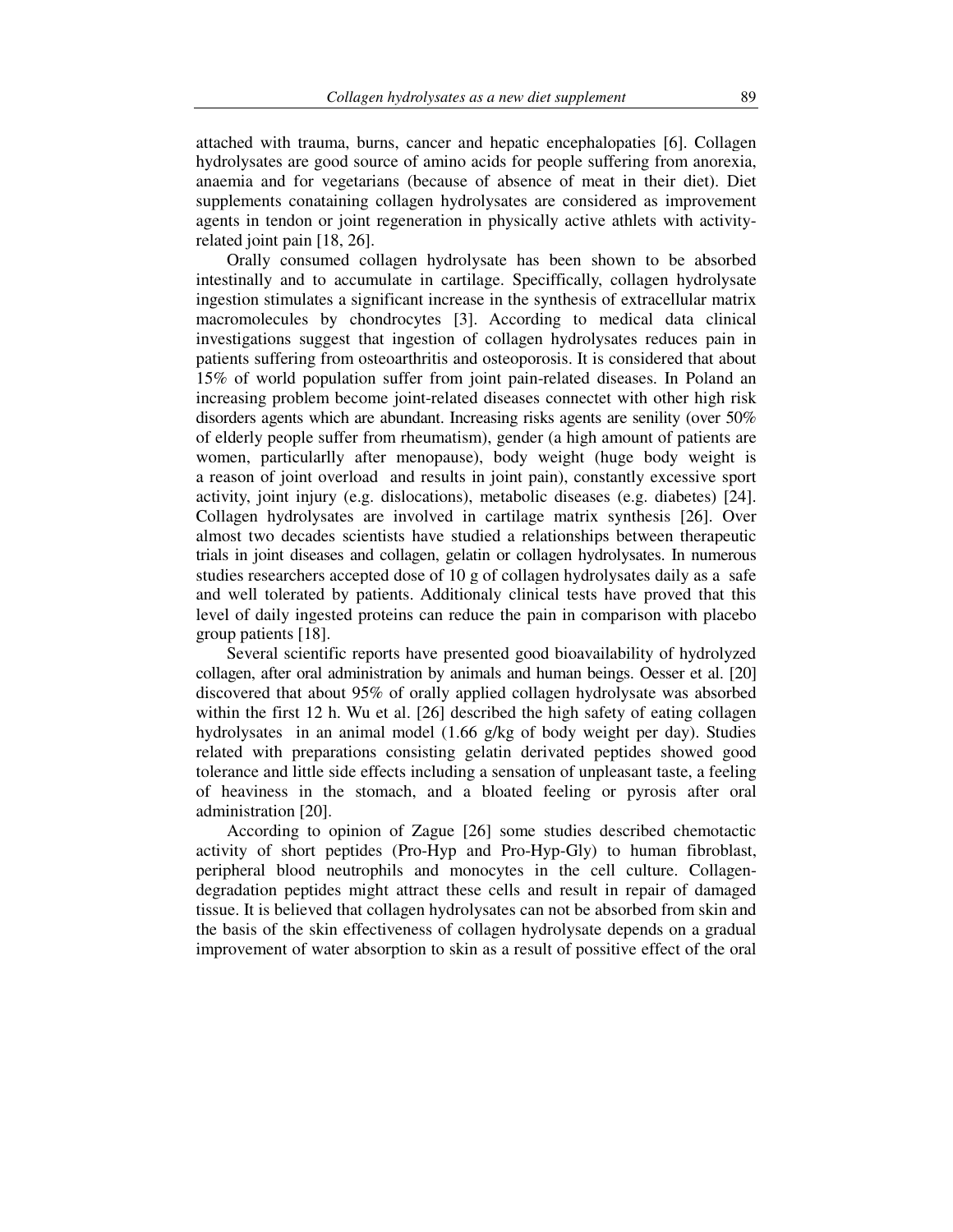administration of supplement. A beneficial effects has been also observed for skin-related organs and for hair and nail quality.

Antihypertensive and antioxidative activities of bioactive peptides isolated from collagen hydrolysates have been discovered [26]. Collagen and gelatin digests contain angiotensin-converting enzyme (ACE) inhibitory peptides. ACE play an important role in blood pressure regulation and inhibition of this enzyme can cause an antihypertensive effect [14, 15, 16]. Protein supplements (e.g. collagen hydrolysates) may be useful to enhance nitrogen retention [10].

#### **5.2. Industrial application of collagen hydrolysates**

Gelatin and hydrolyzed collagen are utilized in food industry in confectionery (to improve texture, chewiness and foam stabilization), dairy (as stabilisation and texturization agents), bakery (to provide stabilization, emulsification and gelling), low-fat spreads (to provide fat reduction, creaminess and mouthfeel), in meat-processing (to provide water-binding e.g. in reconstituted hams), in wine and fruit juices production (fining agent) [1, 12, 13, 27]. Collagen hydrolysates, like all protein hydrolysates show technological advantages such as good solubility, heat stability and relatively high resistance to precipitation by many agents, such as metal ions or pH [6]. Protein hydrolysates have an excellent solubility at high degree of hydrolysis, which is a substantially useful characteristic for many food applications and influences other functional features such as emulsifying and foaming properties [9, 15].

Collagen hydrolysate has a high water-binding capacity and can be used as an essential product low-calorie carbohydrates or low fat food production. In the pharmaceutical industry gelatin and collagen hydrolysates are used to manufacture capsules, implants and intravenous infusions [11, 12].

#### **6. Conclusions**

Collagens are the most abundant group of organic macro-molecules in human and animal body. Because of their tensile strength, they perform numerous important structural functions within the body, especially in connective tissues. Collagen proteins are essential in connective tissues of such organs as heart, intestines, lungs or parenchymal organs like liver and kidneys; as protein matrix of the skeleton and its related structures (e.g. bones, teeth, tendons, cartilage and ligaments); in fibrous matrix of skin and blood vessels [6, 7, 18, 26]. Its excellent properties are result of their amino acid composition and molecular structure. Collagens are also involved in the management of cellular mediators.

Collagen protein (in the form of collagen hydrolysate) has been shown to improve skin hydration, reduce wrinkles and decrease pain and functionality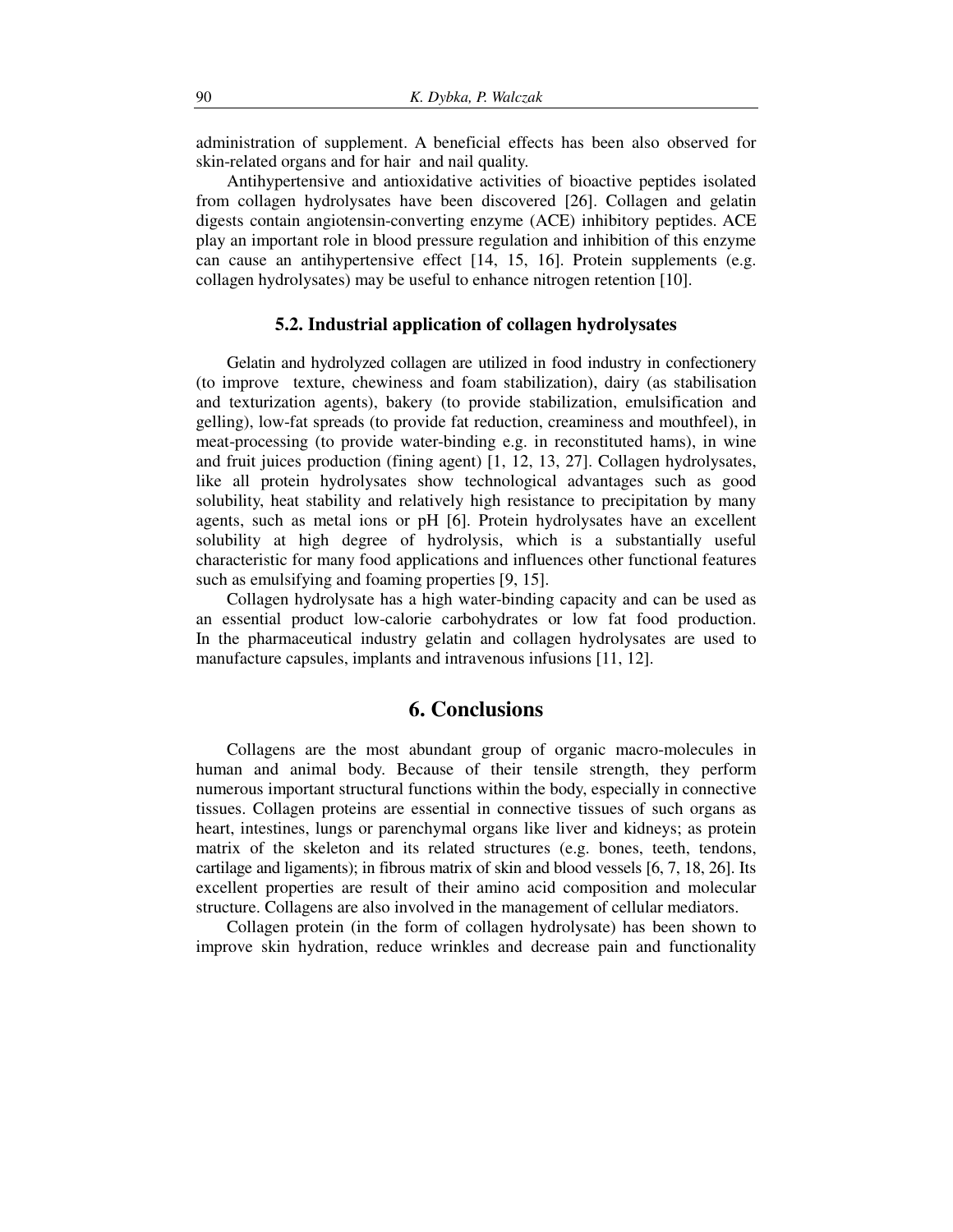disorders in joint diseases. In addition, collagen hydrolysate seems to be a relatively inexpensive and widespread available protein source.

Collagen hydrolysate and gelatin can be used in food, cosmetics or pharmaceutical industry as a natural additive revealing an antioxidant properties with competitive foaming and emulsifying functionalities [9,15]. Finally, such properties like excellent biodegradability, low immunogenicity and the possibilities for large-scale production make them interesting compounds for a wideespread industrial use in food industry, cosmetics industry or medicine.

### **7. References**

- [1] **Baziwane D., He Q.:** Gelatin: the paramount food additive. Food Rev. Int. **19**, 423-435, (2003).
- [2] **Bella J., Brodsky B., Berman H.M.:** Hydration structure of a collagen peptide. Structure. **9**, 893-906, (1995).
- [3] **Bello A.E., Oesser S.:** Collagen hydrolysate for the treatment of osteoarthritis and other joint disorders: a review of the literature. Cur. Med. Res. Opin. **22(11)**, 2221-2232, (2006).
- [4] **Bornstein P.:** Covalent cross-links in collagen: a personal account of their discovery. Matrix Biol. **22**, 385-391, (2003).
- [5] **Brodsky B., Ramshaw J.A.M.:** The collagen triple-helix structure. Matrix Biol. **15**, 545-554, (1997).
- [6] **Clemente A.:** Enzymatic protein hydrolysates in human nutrition. Trends Food Sci.Techn. **11**, 254-262, (2000).
- [7] **Dioguardi F.S.:** Nutrition and skin. Collagen integrity: a dominant role for amino acids. Clin. Dermatol. **26**, 636-640, (2008).
- [8] **Gelse K., Pöschl E., Aigner T.:** Collagens-structure, function, and biosynthesis. Adv. Drug Deliv. Rev. **55**, 1531-1546, (2003).
- [9] **Giménez B., Alemán A., Montero P., Gómez-Guillén M.C.:** Antioxidant and functional propertioes of gelatin hydrolysates obtained from skin of sole and squid. Food Chem. **114**, 976-983, (2009).
- [10] **Hays N.P., Kim H., Wells A.M., Kajkenova O., Evans W.J.:** Effects of whey and fortified collagen hydrolysate protein supplements on nitrogen balance and body composition in older women. J. Amer. Diet. Assoc. **109**, 1082-1087, (2009).
- [11] **Karim A.A., Bhat R.:** Gelatin alternatives for the food industry: recent developments, challenges and prospects. Trends Food Sci. Techn. **19**, 644-656, (2008).
- [12] **Karim A.A., Bhat R.:** Fish gelatin: properties, challenges, and prospects as an alternative to mammalian gelatins. Food Hydroc. **23**, 563-576, (2009).
- [13] **Kim S.K., Kim Y.T., Byun H.G.:** Purification and characterization of antioxidative peptides from bovine skin. J. Bioch. Mol. Biol. **34**, 219-224, (2001).
- [14] **Korhonen H., Pihlanto-Leppälä A., Rantamäki P., Tupasela T.:** Impact of processing on bioactive proteins and peptides. Trends Food Sci.Techn. **9**, 307-319, (1998).
- [15] **Li B., Chen F., Wu Y., Wang X., Ji B.:** Isolation and identification of antioxidative peptides from porcine collagen hydrolysat by conescutive xhromatography and electrospray ionization-mass spectrometry. Food Chem. **102**, 1135-1143, (2007).